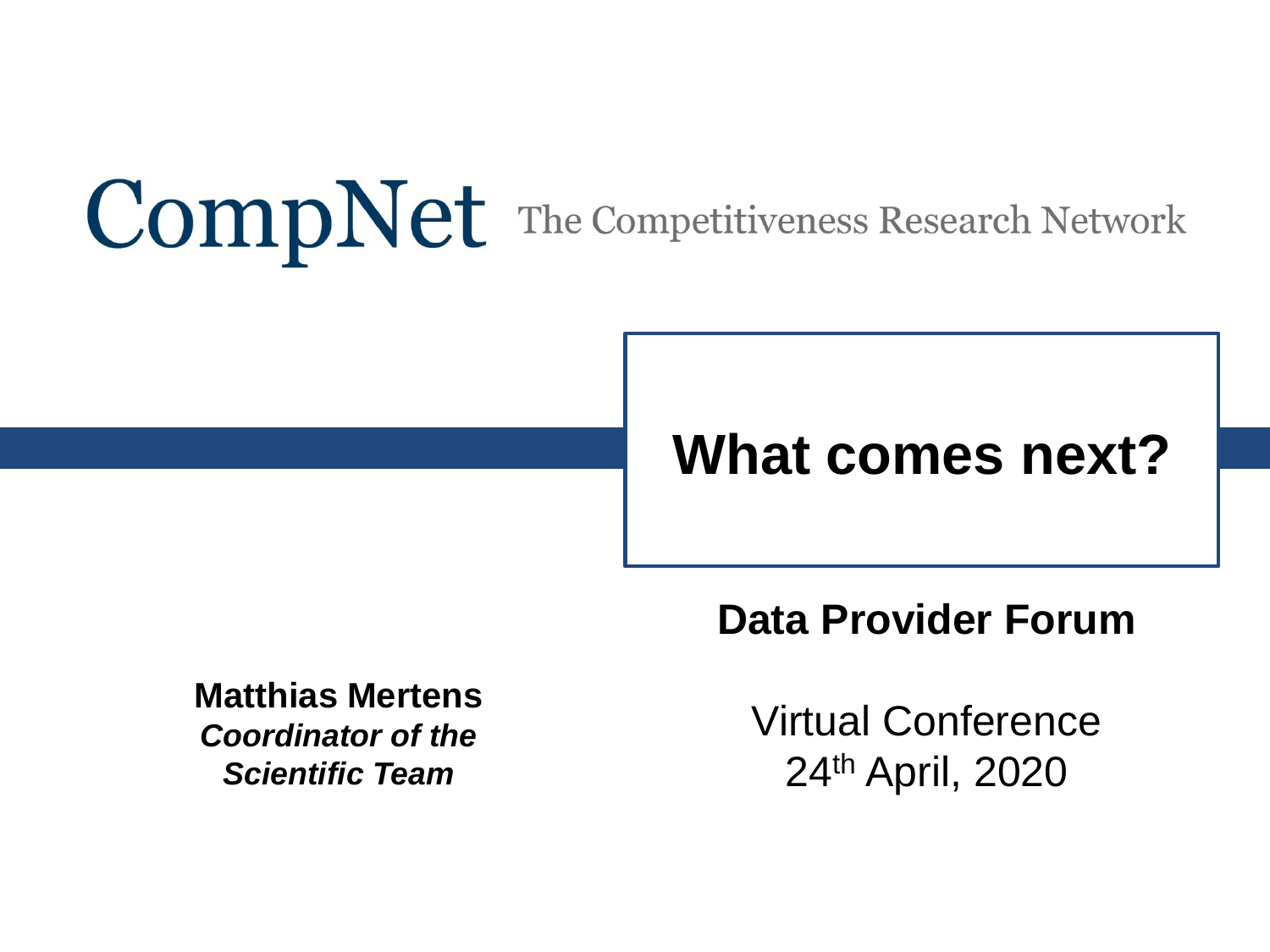- 7<sup>th</sup> vintage has improved a lot.
- Rich set of indicators; code became very large
- Running time gets extreme in some countries.
- Burden for some data providers
- $\blacksquare$  For the 8<sup>th</sup> vintage: Make code more efficient, reduce running time.
- However, we also aim for implementing new variables (and drop existing)
- Who can we do this?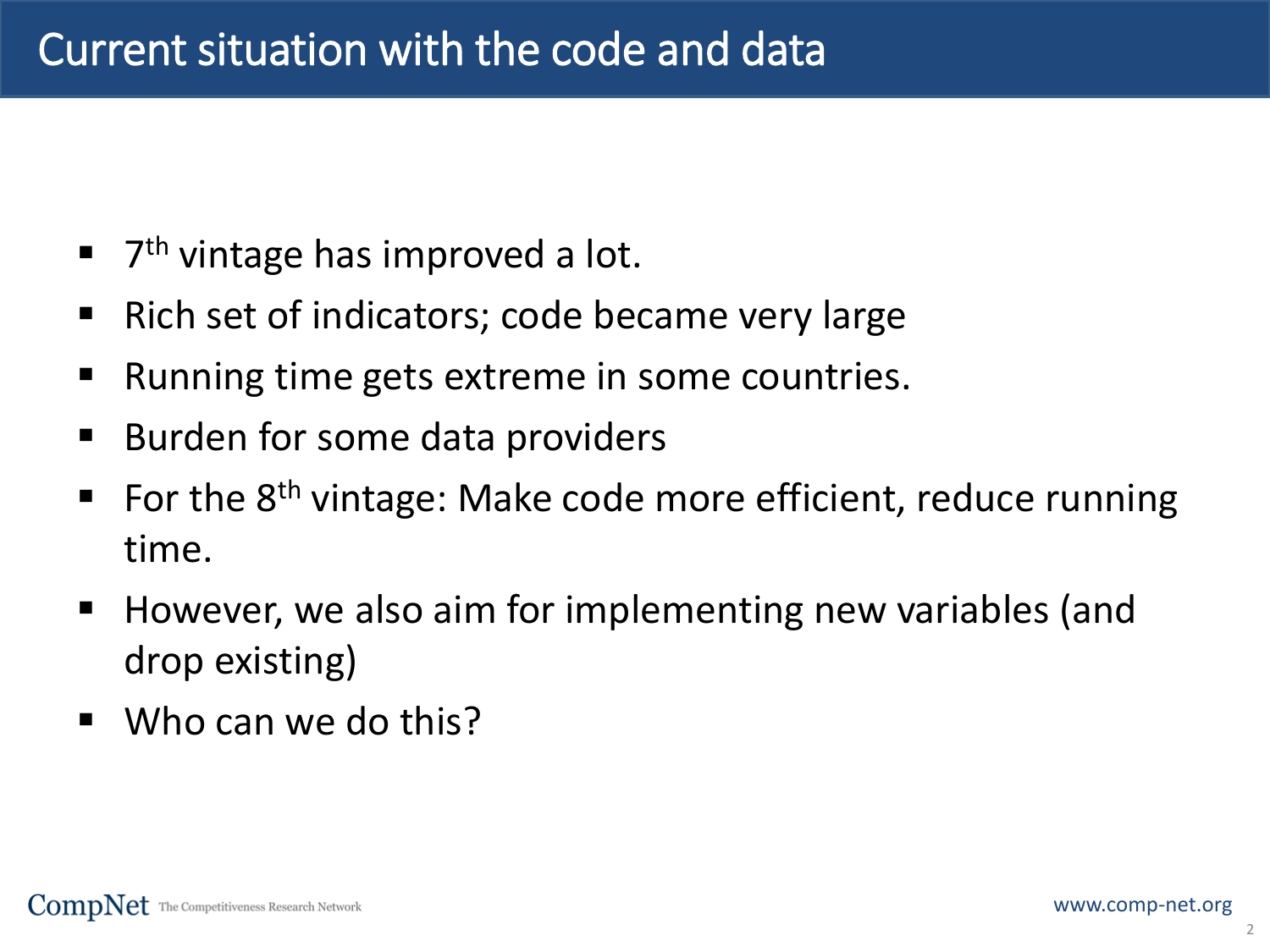#### Rich data and speed of computations trade-off

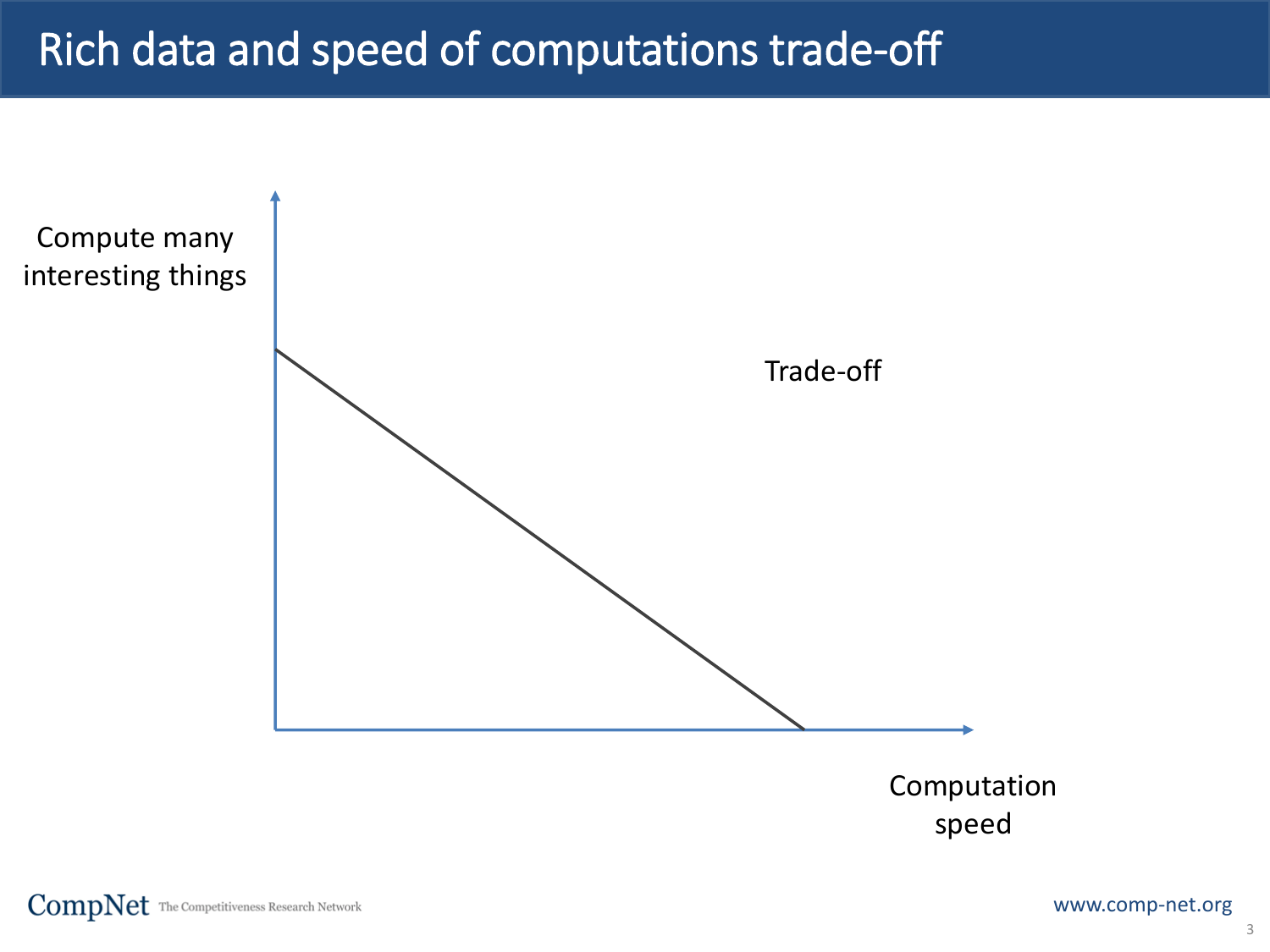#### Rich data and speed of computations trade-off



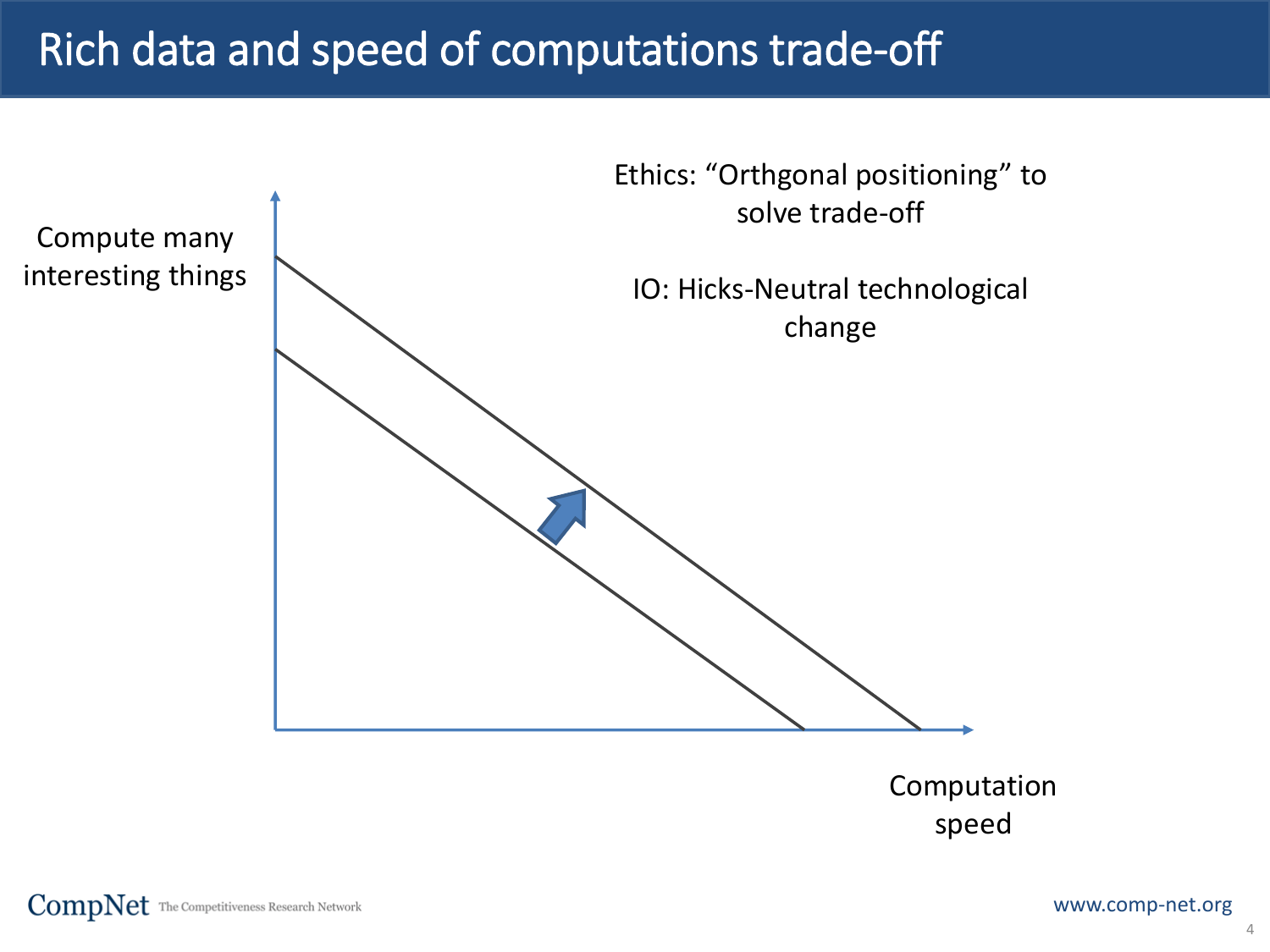- Core: Allow to freely adjust which variables are computed in which dimensions. Currently: Each variable for each JD.
- Expected reduction: 20%-30%
- Reduce overall variables and JDs. To make qualified judgement, we need YOU and the USERS! Which variables are important to you and the users? Feedback is always welcomed.
- Module 7 takes most time: We will make the code start form its last break point if it broke.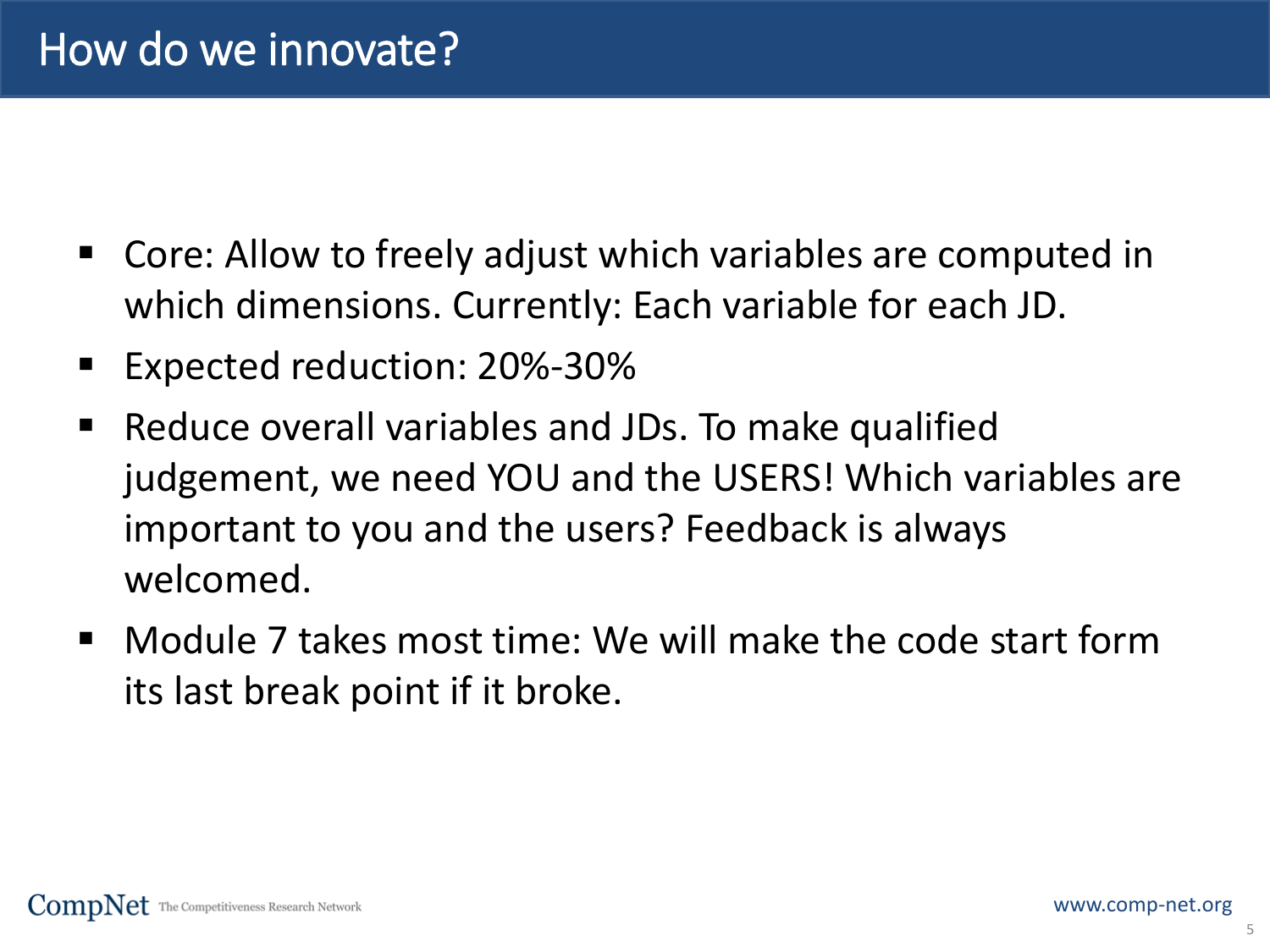### Key Question: How can we ensure and further advance high quality standards?

 $\textbf{CompNet} \text{ The Competitiveness Research Network}$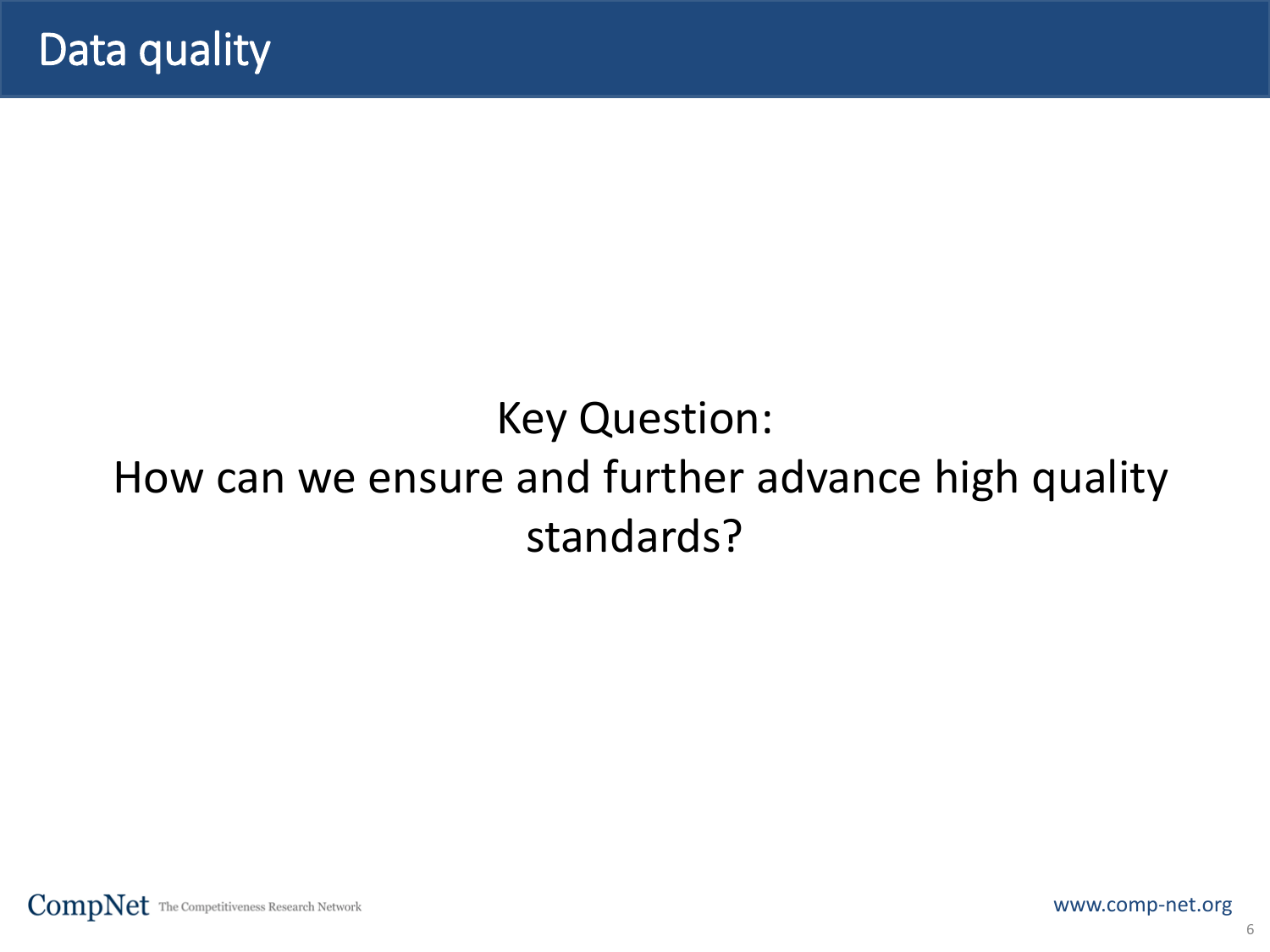- Current disclosure routine based on **sample statistics and done for all variables**
- For some variables this is meaningless, e.g. TFP, JDR, JCR, LS
- Here the routine creates too many missing values as mean\*number of observations does not give you a total, nor there is a meaningful total of these variables.
- We plan to adjust the dominance criteria to do this only for raw data input and value-added (i.e. revenue, capital, employment,..)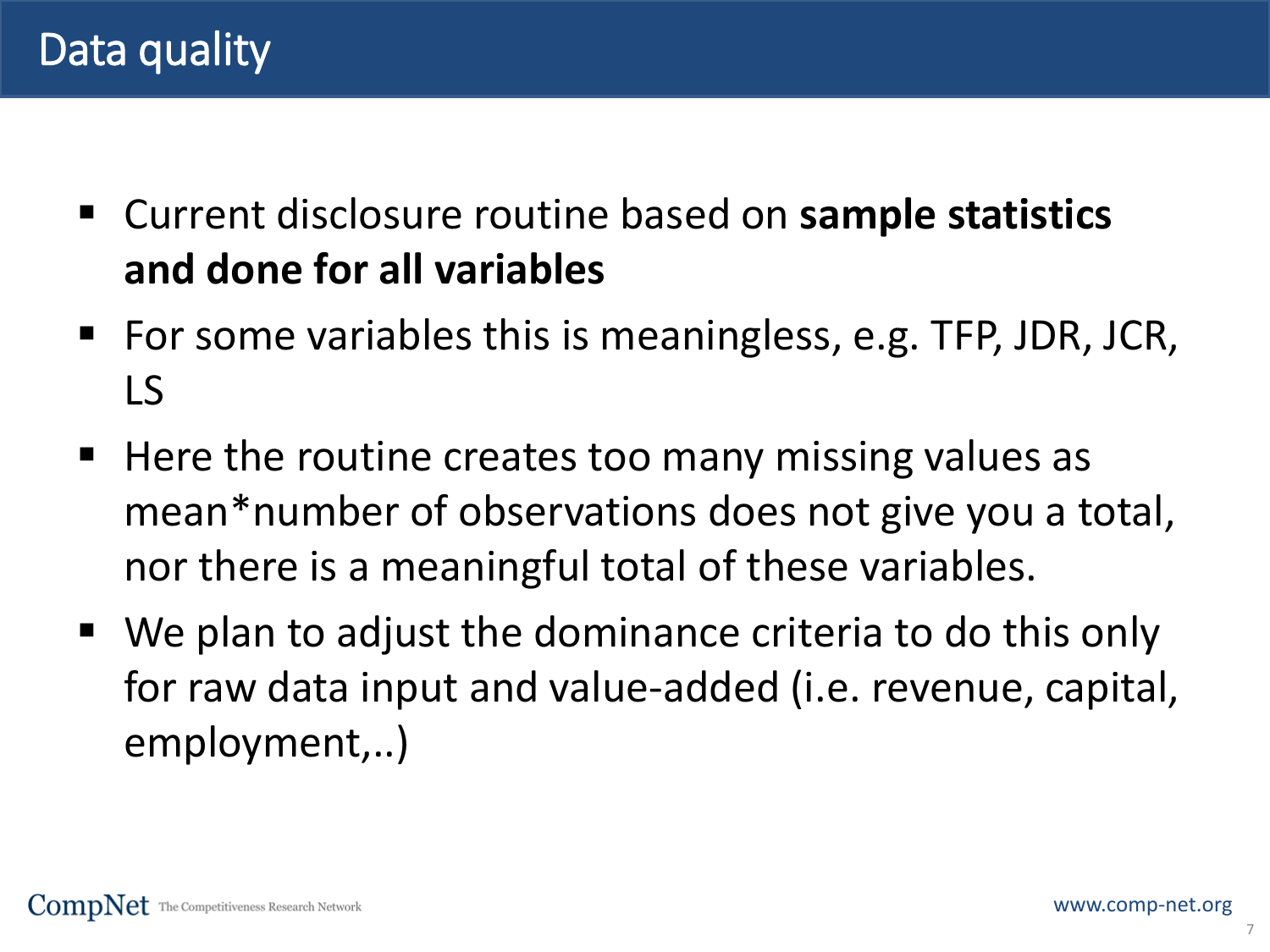- CompNet only reports weighted statistics
- Hence, testing for statistical dominance should be based on **weighted sums**.
- This will greatly increase the amount of data points we can store.
- Addresses problem of "many missing values" in some countries.
- $\blacksquare$  As far as we know: It is a standard that statistical offices test for dominance based on the **relevant population.**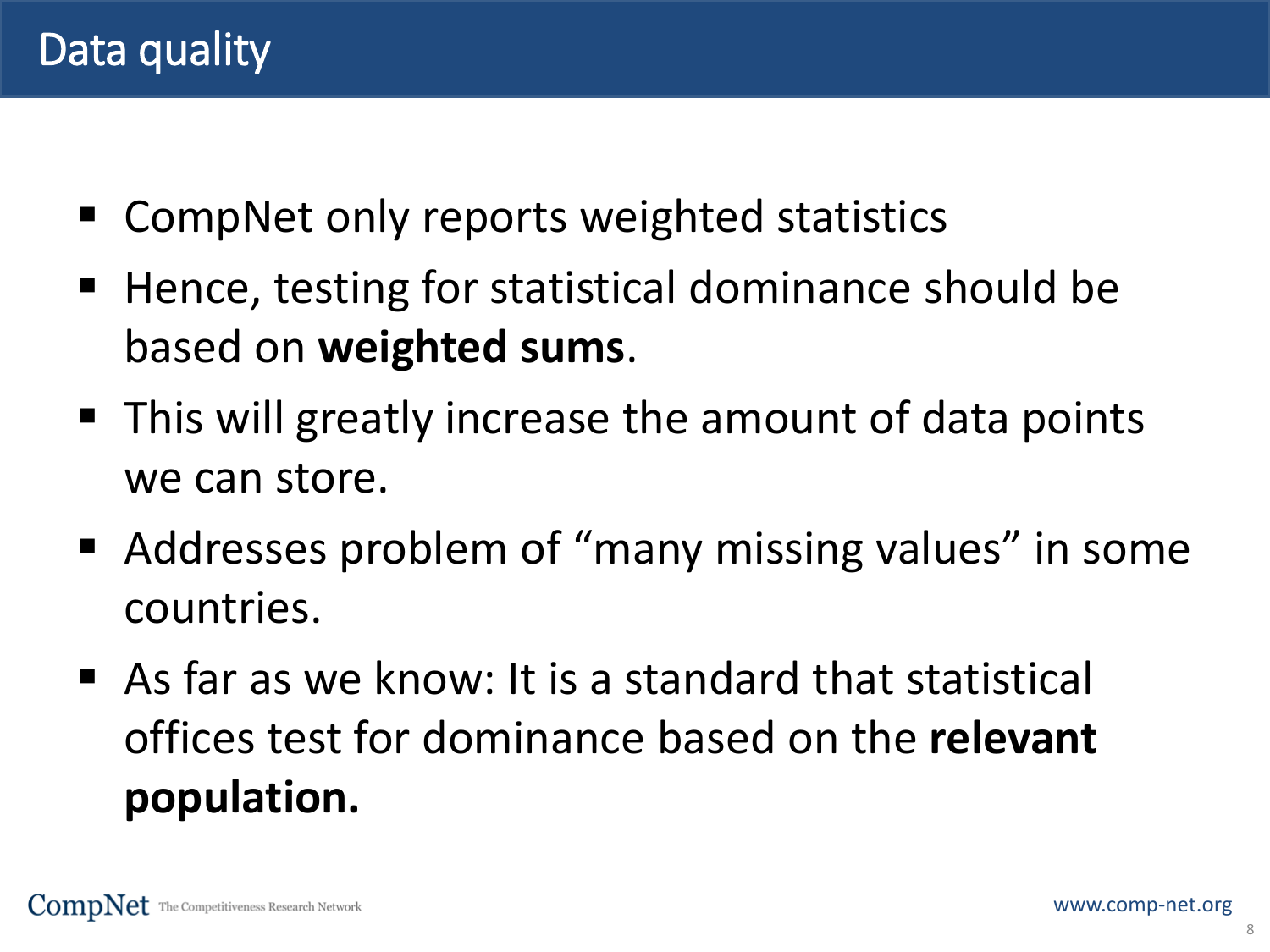- First question of the discussion: Do you think this is feasible (make the dominance routine based on the relevant population statistics if we report population figures)?
- What about running the dominance routine only for the raw data input?
- What about minimum number of observations. Would this be feasible to? Theoretically justified if we **do not save** number of firms in sample. What do you think?
- Other questions, ideas, suggestions (General discussion)?